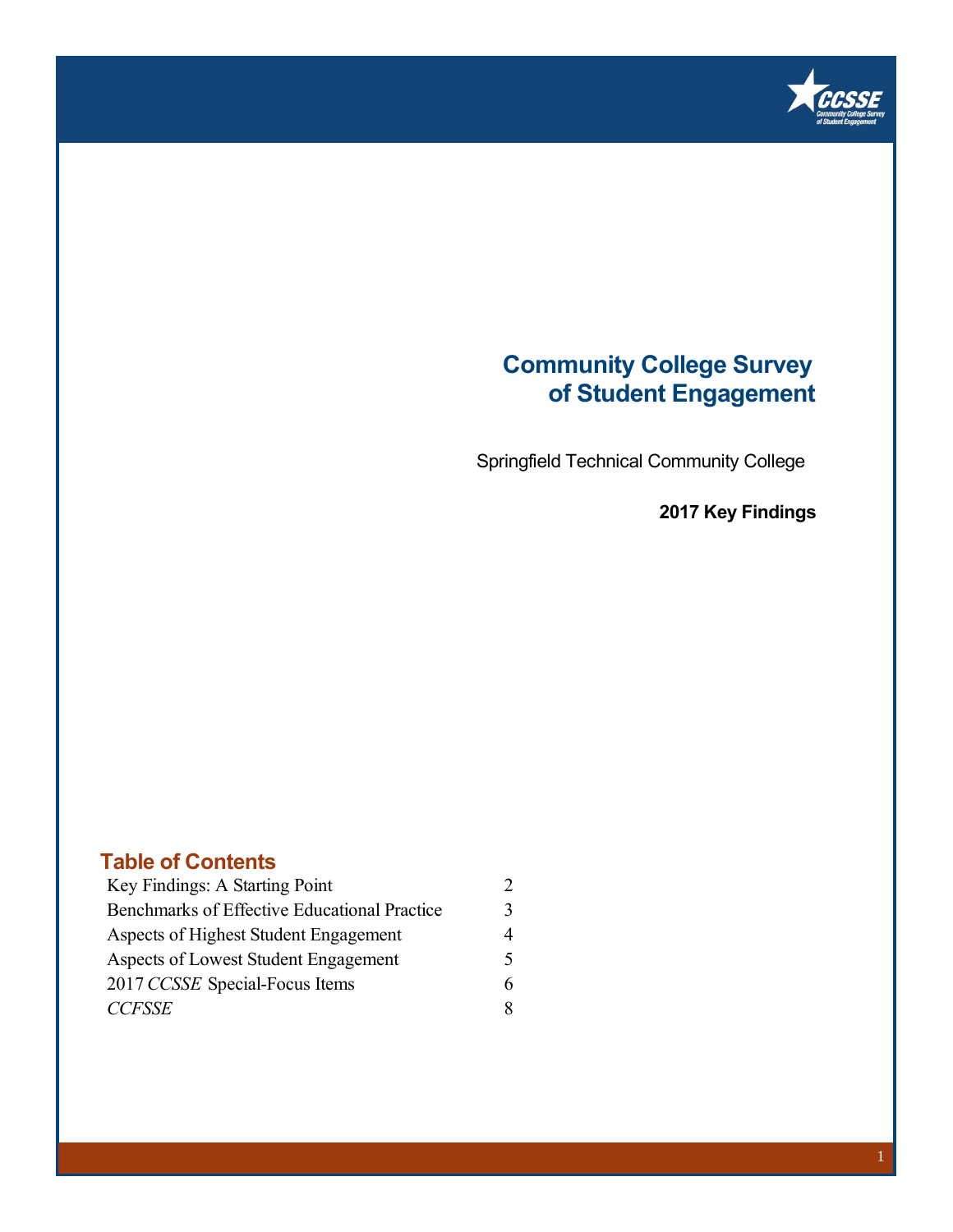

# Key Findings: A Starting Point

The Key Findings report provides an entry point for reviewing results from your administration of the 2017 Community College Survey of Student Engagement (*CCSSE*). The report provides college-specific data in an easy-to-share format including benchmark comparisons between the college, top-performing colleges, and the *CCSSE* cohort. It also highlights aspects of highest and lowest student engagement at the college, as well as results from five *CCSSE* special-focus items. Select faculty survey data are also highlighted.

Colleges participating in *CCSSE* 2017 received a refreshed survey instrument. Most of the items on the survey did not change at all, and the majority of those items that were revised underwent only minor adjustments to wording or response categories. Items that were no longer providing relevant data (e.g., outdated technology items) were eliminated, and the updated instrument includes several high-impact practices items that were not previously on the core survey. The refreshed survey also includes items about library and active military/veteran services, as well as new demographic items about active military/veteran and college athlete status.

This year, reporting will be based on a one-year cohort; 2018 reporting will use a two-year cohort and 2019 reporting will use a three-year cohort of participating colleges in survey analyses.

### **Academic Advising and Planning**

In each annual administration, the Center for Community College Student Engagement has included special-focus items on *CCSSE* to allow participating colleges and national researchers to delve more deeply into student experiences and areas of institutional performance of greatest interest to the field. Five items designed to elicit information about Academic Advising & Planning among community college students were added to the 2017 *CCSSE* administration. The results of these findings are on pages 6–7 of this report.

### **Benchmark Overview by Enrollment Status**

Figure 1 below represents your institution's *CCSSE* benchmark scores by student enrollment status.

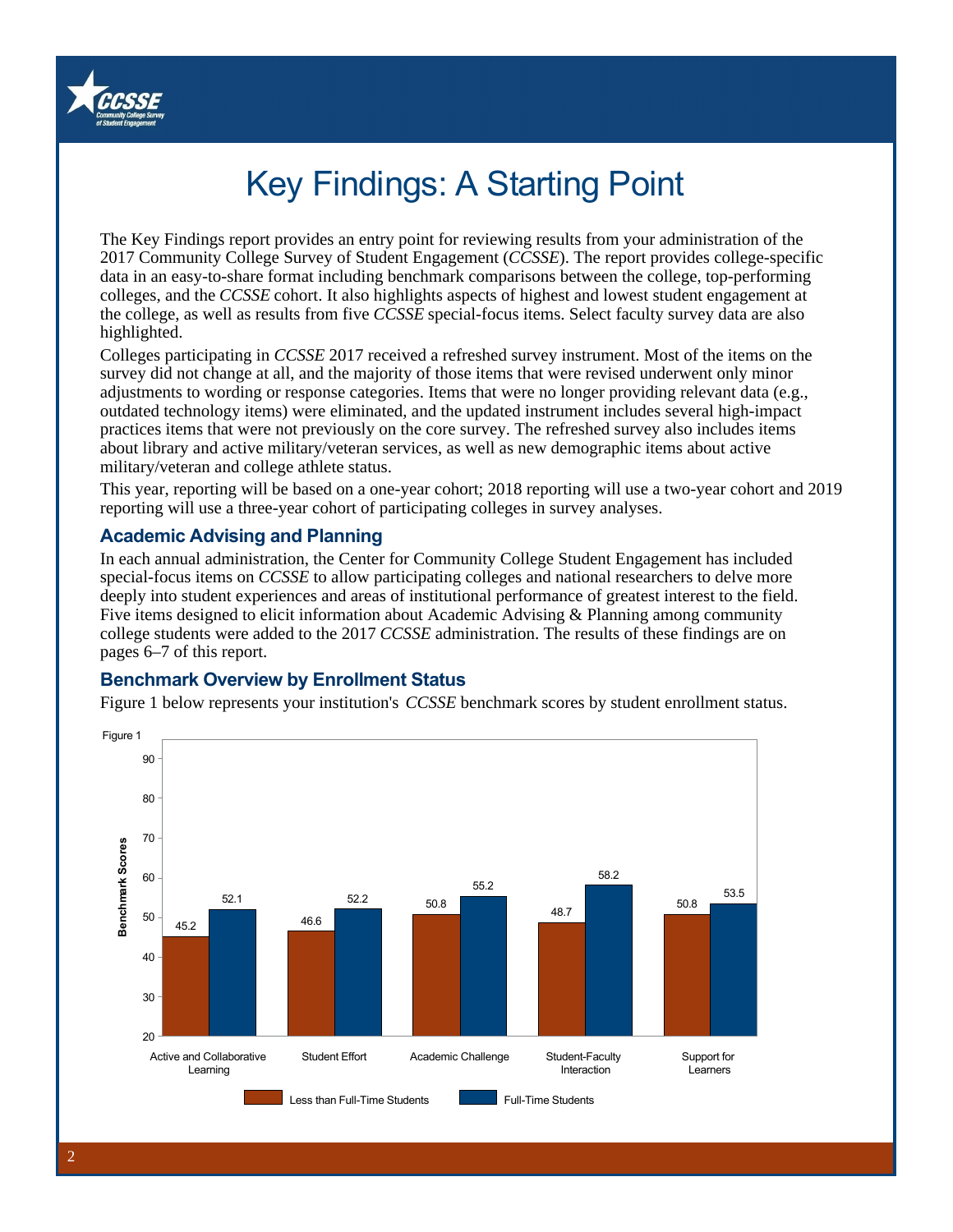

## Benchmarks of Effective Educational Practice

The *CCSSE* benchmarks are groups of conceptually related survey items that address key areas of student engagement. The five benchmarks denote areas that educational research has shown to be important to students' college experiences and educational outcomes. Therefore, they provide colleges with a useful starting point for looking at institutional results and allow colleges to gauge and monitor their performance in areas that are central to their work. In addition, participating colleges have the opportunity to make appropriate and useful comparisons between their performance and that of groups of other colleges.

Performing as well as the national average or a peer-group average may be a reasonable initial aspiration, but it is important to recognize that these averages are sometimes unacceptably low. Aspiring to match and then exceed high-performance targets is the stronger strategy.

Community colleges can differ dramatically on such factors as size, location, resources, enrollment patterns, and student characteristics. It is important to take these differences into account when interpreting benchmark scores—especially when making institutional comparisons. The Center for Community College Student Engagement has adopted the policy "Responsible Uses of *CCSSE* and *SENSE* Data," available at **www.cccse.org**.

The current one-year cohort for the refreshed *CCSSE*  is referred to as the 2017 *CCSSE* Cohort throughout all reports.

## *CCSSE* Benchmarks

### ★ **Active and Collaborative Learning**

Students learn more when they are actively involved in their education and have opportunities to think about and apply what they are learning in different settings. Through collaborating with others to solve problems or master challenging content, students develop valuable skills that prepare them to deal with real-life situations and problems.

#### ★ **Student Effort**

Students' own behaviors contribute significantly to their learning and the likelihood that they will successfully attain their educational goals.

#### ★ **Academic Challenge**

Challenging intellectual and creative work is central to student learning and collegiate quality. These survey items address the nature and amount of assigned academic work, the complexity of cognitive tasks presented to students, and the rigor of examinations used to evaluate student performance.

#### ★ **Student-Faculty Interaction**

In general, the more contact students have with their teachers, the more likely they are to learn effectively and to persist toward achievement of their educational goals. Through such interactions, faculty members become role models, mentors, and guides for continuous, lifelong learning.

#### ★ **Support for Learners**

Students perform better and are more satisfied at colleges that provide important support services, cultivate positive relationships among groups on campus, and demonstrate commitment to their success.

For further information about *CCSSE* benchmarks, please visit **www.cccse.org** .





\*Top-Performing colleges are those that scored in the top 10 percent of the cohort by benchmark.

Notes: Benchmark scores are standardized to have a mean of 50 and a standard deviation of 25 across all respondents. For further information about how benchmarks are computed, please visit **www.cccse.org** .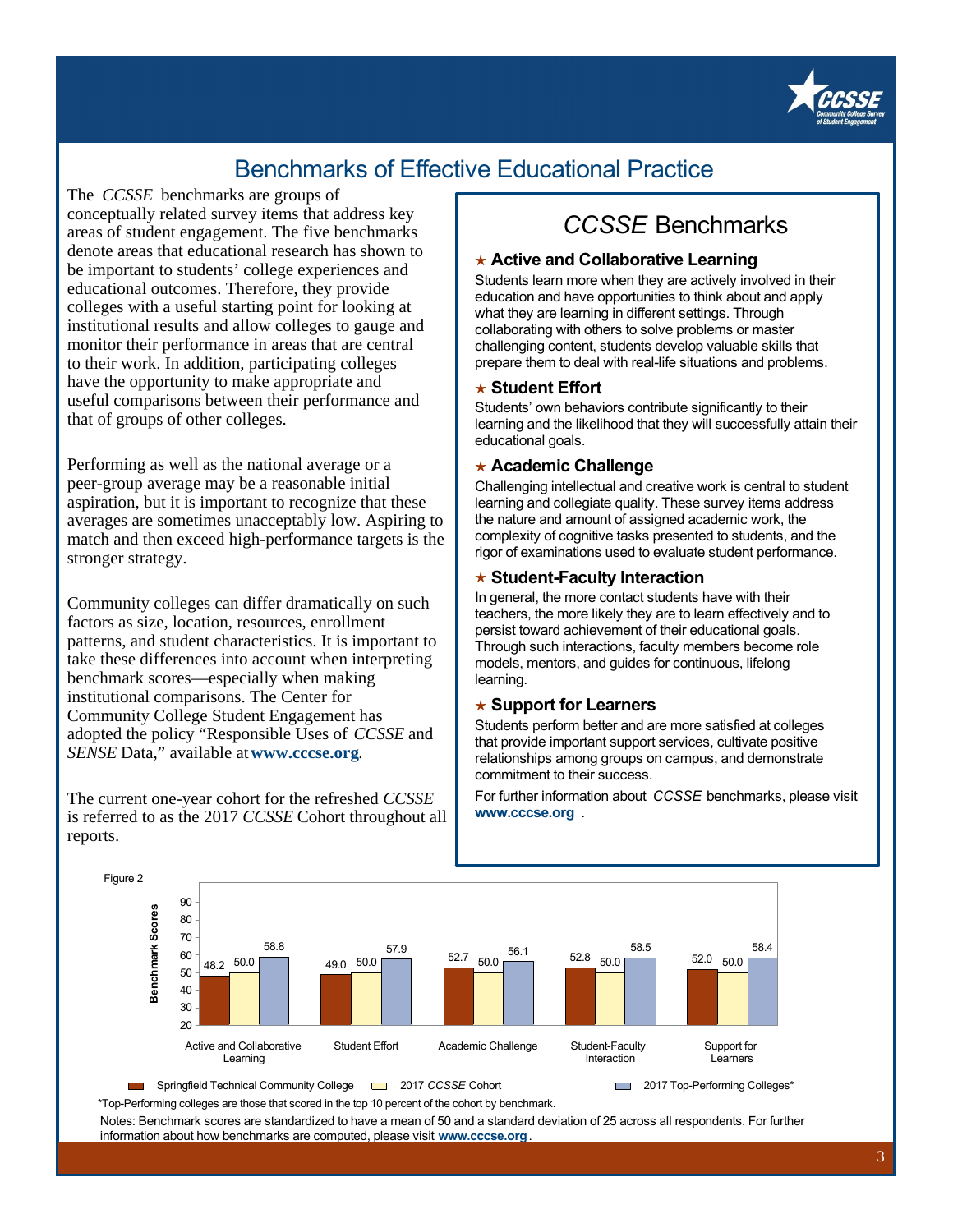

# Aspects of Highest Student Engagement

Benchmark scores provide a manageable starting point for reviewing and understanding *CCSSE* data. One way to dig more deeply into the benchmark scores is to analyze those items that contribute to the overall benchmark score. This section features the five items across all benchmarks on which the college scored highest and the five items on which the college scored lowest relative to the 2017 *CCSSE* Cohort.

The items highlighted on pages 4 and 5 reflect the largest differences in mean scores between the institution and the 2017 *CCSSE* Cohort. While examining these data, keep in mind that the selected items may not be those that are most closely aligned with the college's goals; thus, it is important to review all institutional reports on the *CCSSE* online reporting system at **www.cccse.org**.

Figure 3 displays the aggregated frequencies for the items on which the college performed most favorably relative to the 2017 *CCSSE* Cohort. For instance, 41.1% of Springfield Technical Community College students, compared with 33.5% of other students in the cohort, responded *often* or *very often* on item 4l. It is important to note that some colleges' highest mean scores might be lower than the cohort mean.



#### Notes:

For Item(s) 4 (except 4e), *often* and *very often* responses are combined.

For Item(s) 6, *5–10*, *11–20*, and *more than 20* responses are combined.

For Item(s) 12.1a and 12.1b, *2–4 times* and *5 or more times* responses are combined.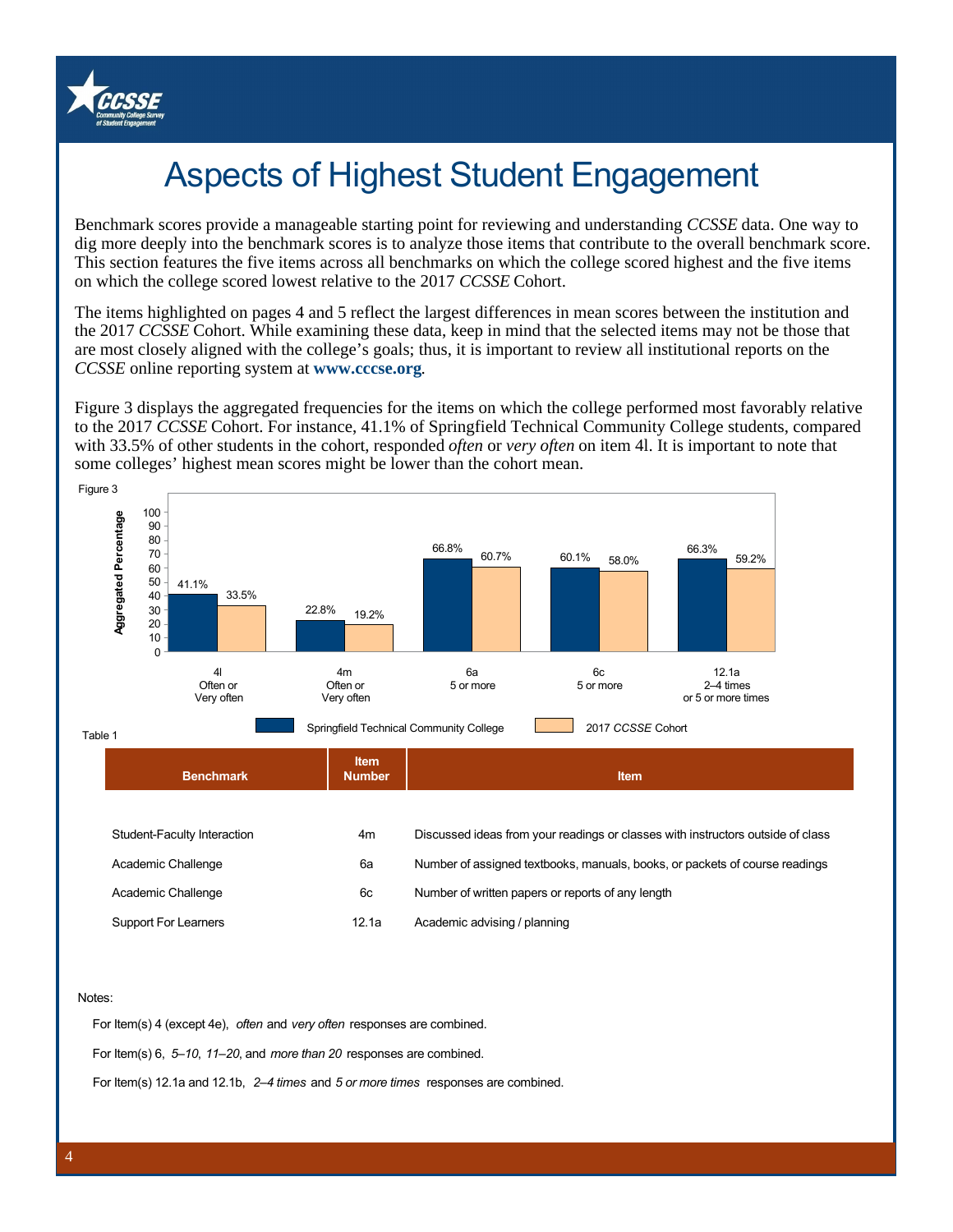

## Aspects of Lowest Student Engagement

Figure 4 displays the aggregated frequencies for the items on which the college performed least favorably relative to the 2017 *CCSSE* Cohort. For instance, 39.2% of Springfield Technical Community College students, compared with 52.3% of other students in the cohort, responded *often* or *very often* on item 4f. It is important to note that some colleges' lowest mean scores might be higher than the cohort mean.



Table 2

| <b>Benchmark</b>      | <b>Item</b><br><b>Number</b> | <b>Item</b>                      |
|-----------------------|------------------------------|----------------------------------|
| Support For Learners  | 12.1 <sub>b</sub>            | Career counseling                |
| <b>Student Effort</b> | 12.1 <sub>d</sub>            | Peer or other tutoring           |
| <b>Student Effort</b> | 12.1e                        | Skill labs (writing, math, etc.) |
| <b>Student Effort</b> | 12.1h                        | Computer lab                     |
|                       |                              |                                  |

#### Notes:

For Item(s) 4 (except 4e), *often* and *very often* responses are combined.

For Item(s) 12.1a and 12.1b, *2–4 times* and *5 or more times* responses are combined.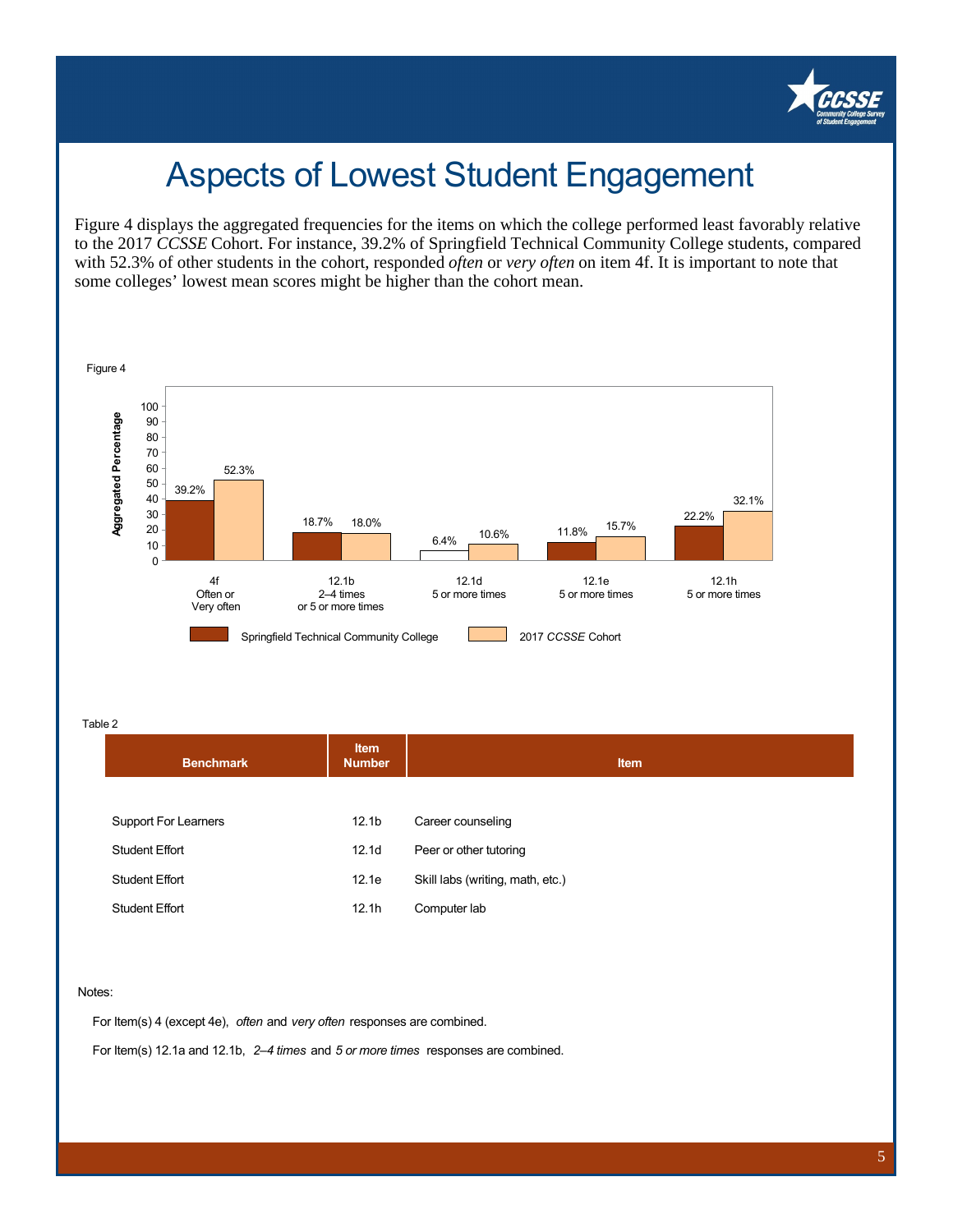

# 2017 *CCSSE* Special-Focus Items

'colleges and the field at large to further explore fundamental areas of student engagement. The 2017 special-focus items elicit new information about students' experiences associated with academic advising and The Center adds special-focus items to *CCSSE* each year to augment the core survey, helping participating planning such as whether students were required to meet with an advisor before registering for classes, how many times they met with an advisor over the course of one academic term, and whether they met with the same person each time. Frequency results from the first five special-focus items for your college and the 2017 *CCSSE* Academic Advising and Planning item-set respondents are displayed across pages 6 and 7.

Figure 5: Since your first academic term at this college, have you met (in person or online) with an academic advisor before registering for classes each term?



Springfield Technical Community College (N=602) □ 2017 Cohort (N=167,405)

Figure 6: Prior to registering for classes before this academic term at this college, were you required to meet (in person or online) with an academic advisor?



■ Springfield Technical Community College (N=586)  $\Box$  2017 Cohort (N=163,697)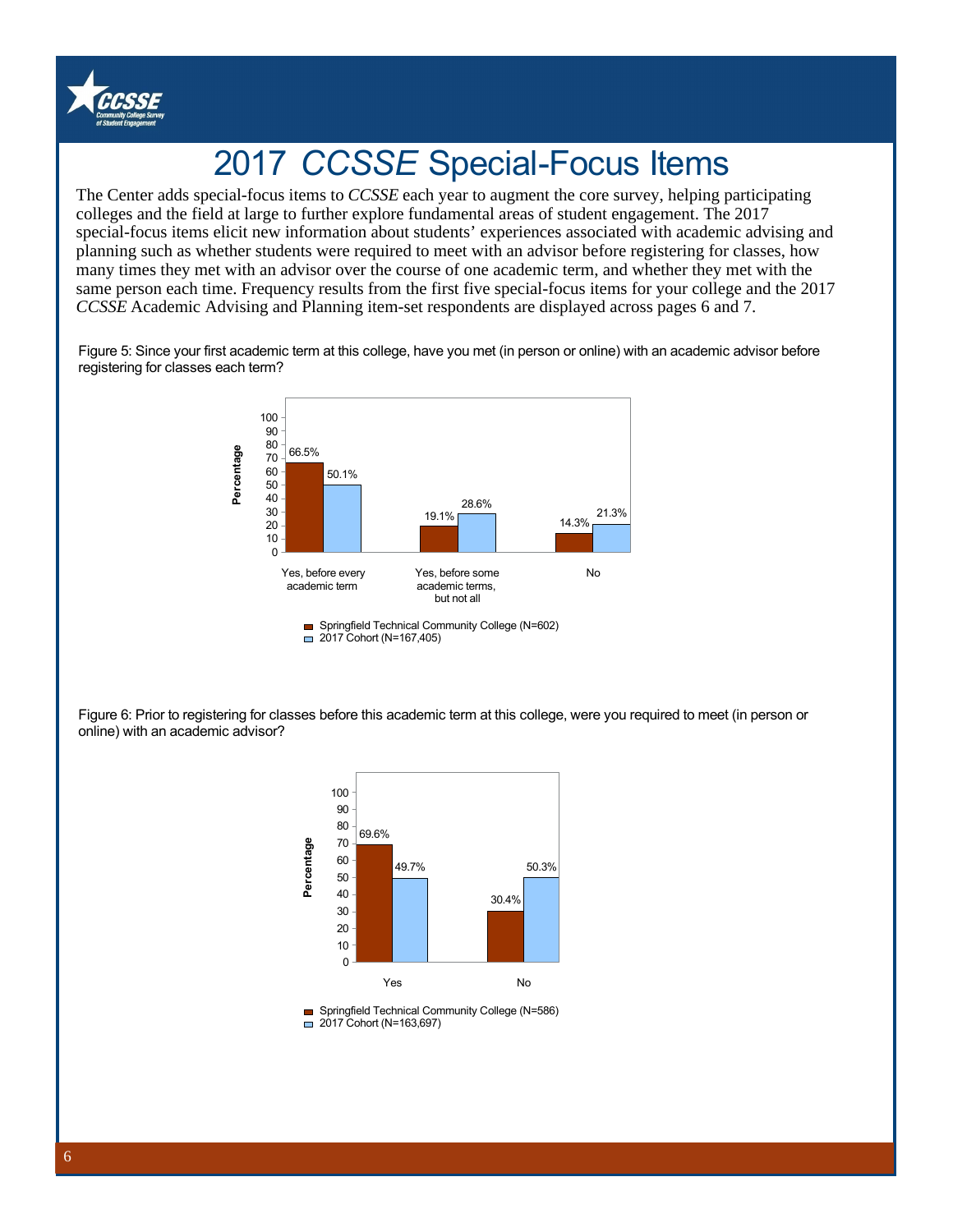



Figure 7: During this academic term at this college, how many times have you met (in person or online) with an academic advisor?